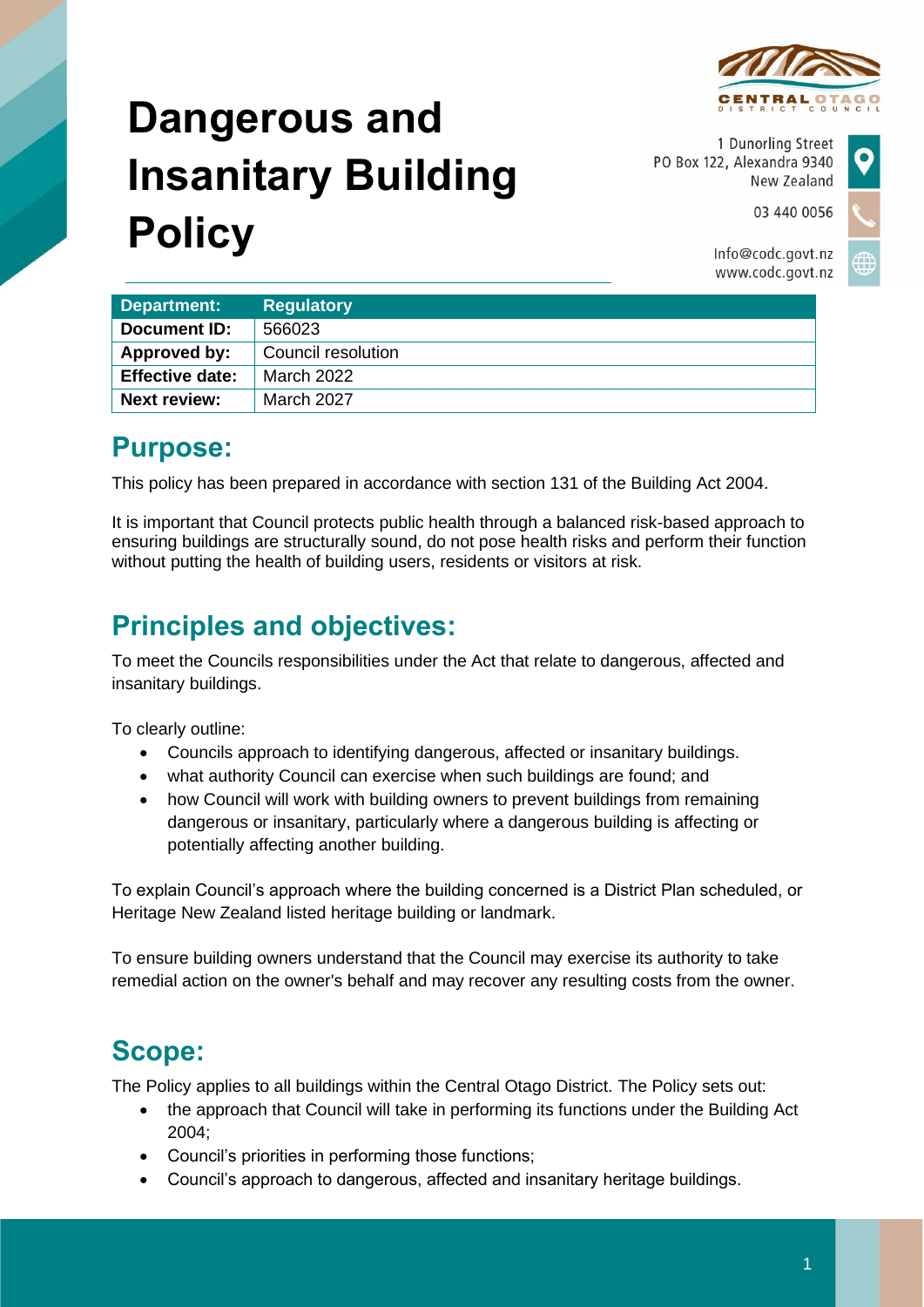

## **Definitions:**

| The Act                    |    | The Building Act 2004                                                                                                                                                                                                                                                                                                                                                                                                                                                            |
|----------------------------|----|----------------------------------------------------------------------------------------------------------------------------------------------------------------------------------------------------------------------------------------------------------------------------------------------------------------------------------------------------------------------------------------------------------------------------------------------------------------------------------|
| Dangerous Building         | 1. | A building is dangerous for the purposes of the Act<br>$if$ —                                                                                                                                                                                                                                                                                                                                                                                                                    |
|                            |    | in the ordinary course of events (excluding<br>a.<br>the occurrence of an earthquake), the<br>building is likely to cause-                                                                                                                                                                                                                                                                                                                                                       |
|                            |    | b.<br>injury or death (whether by collapse or<br>otherwise) to any persons in it or to persons<br>on other property; or damage to other<br>property; or                                                                                                                                                                                                                                                                                                                          |
|                            |    | in the event of fire, injury or death to any<br>C.<br>persons in the building or to persons on<br>other property is likely.                                                                                                                                                                                                                                                                                                                                                      |
|                            | 2. | For the purpose of determining whether a building<br>is dangerous in terms of subsection 1 (b) above<br>a territorial authority-<br>a.<br>may seek advice from employees,<br>i.<br>volunteers, and contractors of Fire and<br>Emergency New Zealand who have<br>been notified to the territorial authority<br>by the board of Fire and Emergency<br>New Zealand as being competent to<br>give advice; and<br>ii. if the advice is sought, must have due<br>regard to the advice. |
| <b>Insanitary Building</b> | 1. | A building is insanitary for the purposes of the Act if<br>the building-                                                                                                                                                                                                                                                                                                                                                                                                         |
|                            |    | is offensive or likely to be injurious to health<br>а.<br>because-                                                                                                                                                                                                                                                                                                                                                                                                               |
|                            |    | i. of how it is situated or constructed; or                                                                                                                                                                                                                                                                                                                                                                                                                                      |
|                            |    | it is in a state of disrepair; or<br>ii.                                                                                                                                                                                                                                                                                                                                                                                                                                         |
|                            |    | does not have a supply of potable water<br>iii.                                                                                                                                                                                                                                                                                                                                                                                                                                  |
|                            |    | that is adequate for its intended use; or                                                                                                                                                                                                                                                                                                                                                                                                                                        |
|                            |    | does not have sanitary facilities that are<br>iv.<br>adequate for its intended use.                                                                                                                                                                                                                                                                                                                                                                                              |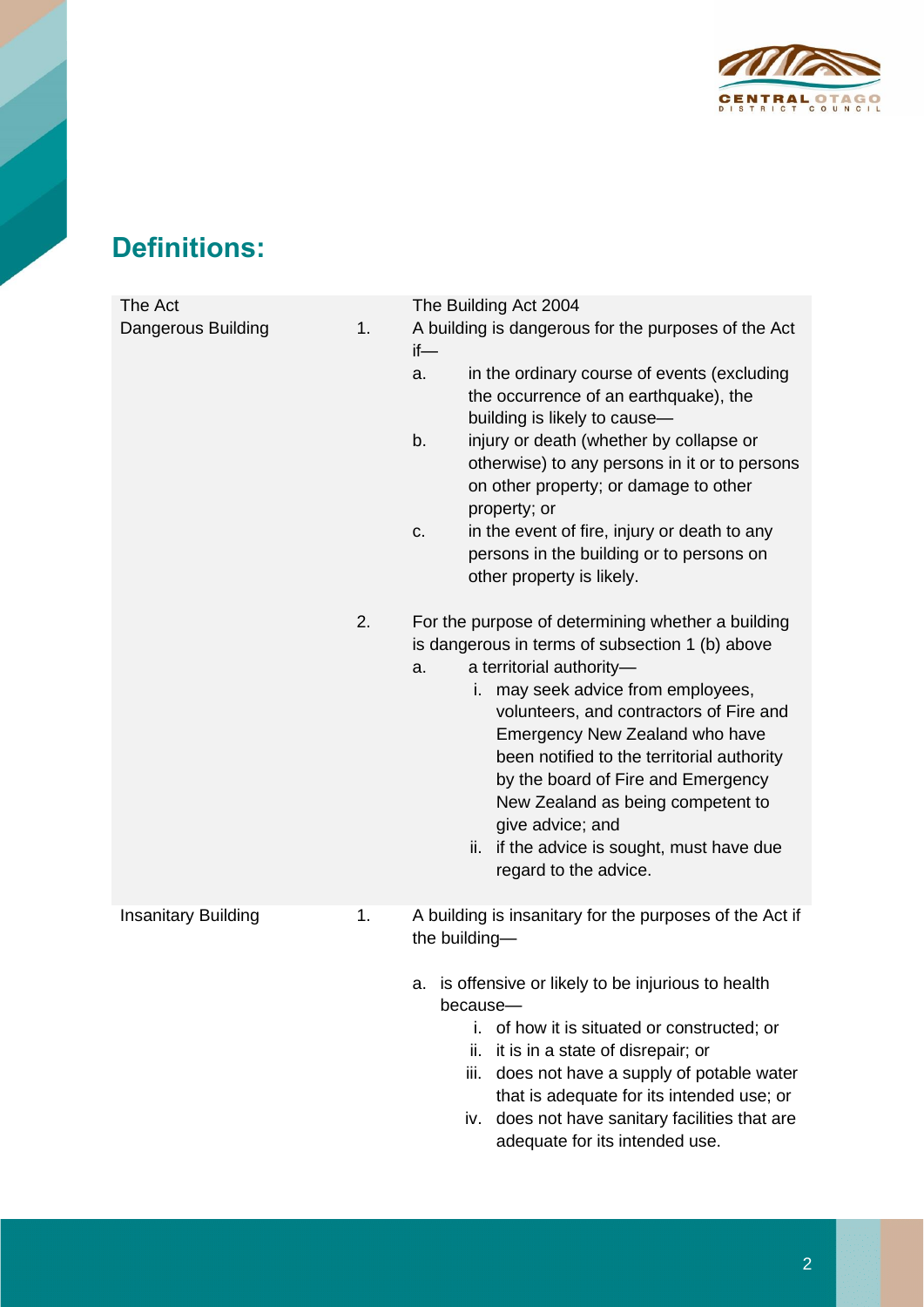

| Affected building | 1. | A building is an affected building for the purposes                                                                                                                                                                                                                                                                                                                                                                                   |
|-------------------|----|---------------------------------------------------------------------------------------------------------------------------------------------------------------------------------------------------------------------------------------------------------------------------------------------------------------------------------------------------------------------------------------------------------------------------------------|
|                   |    | of the Act if it is adjacent to, adjoining, or nearby-                                                                                                                                                                                                                                                                                                                                                                                |
|                   |    | a. a dangerous building as defined in section 121;<br>or                                                                                                                                                                                                                                                                                                                                                                              |
|                   |    | b. a dangerous dam within the meaning of section<br>153.                                                                                                                                                                                                                                                                                                                                                                              |
| Household Unit    | 1. | A household unit-<br>a. means a building or group of buildings, or part<br>of a building or group of buildings, that is—<br>i. used, or intended to be used, only or<br>mainly for residential purposes; and<br>ii. occupied, or intended to be occupied,<br>exclusively as the home or residence of<br>not more than 1 household; but<br>does not include a hostel, boarding<br>iii.<br>house, or other specialised<br>accommodation |

# **Policy:**

- 1. Council acknowledges there are situations that arise from time to time across the district where buildings have become dangerous and/or insanitary for various reasons including neglect, inadequate maintenance, earthquake / fire damage or through non-compliance with the building code.
- 2. In such situations, Council's first approach will be to endeavour to achieve a resolution with the building owner. However, where this fails or an immediate hazard exists Council may, at its discretion, take appropriate action to mitigate the dangerous and/or insanitary conditions to protect public safety.
- 3. Council has endeavoured to balance the risks posed by dangerous, affected and insanitary buildings and the broader social and economic issues involved.
- 4. Council will take a pragmatic approach to administering the building act and this Policy in a fair and consistent manner.
- 5. Council will act in accordance with the attached procedures.
- 6. The policy and procedures will be reviewed at least every five years.
- 7. Council may decide to review the policy at any time within the five-year review requirement.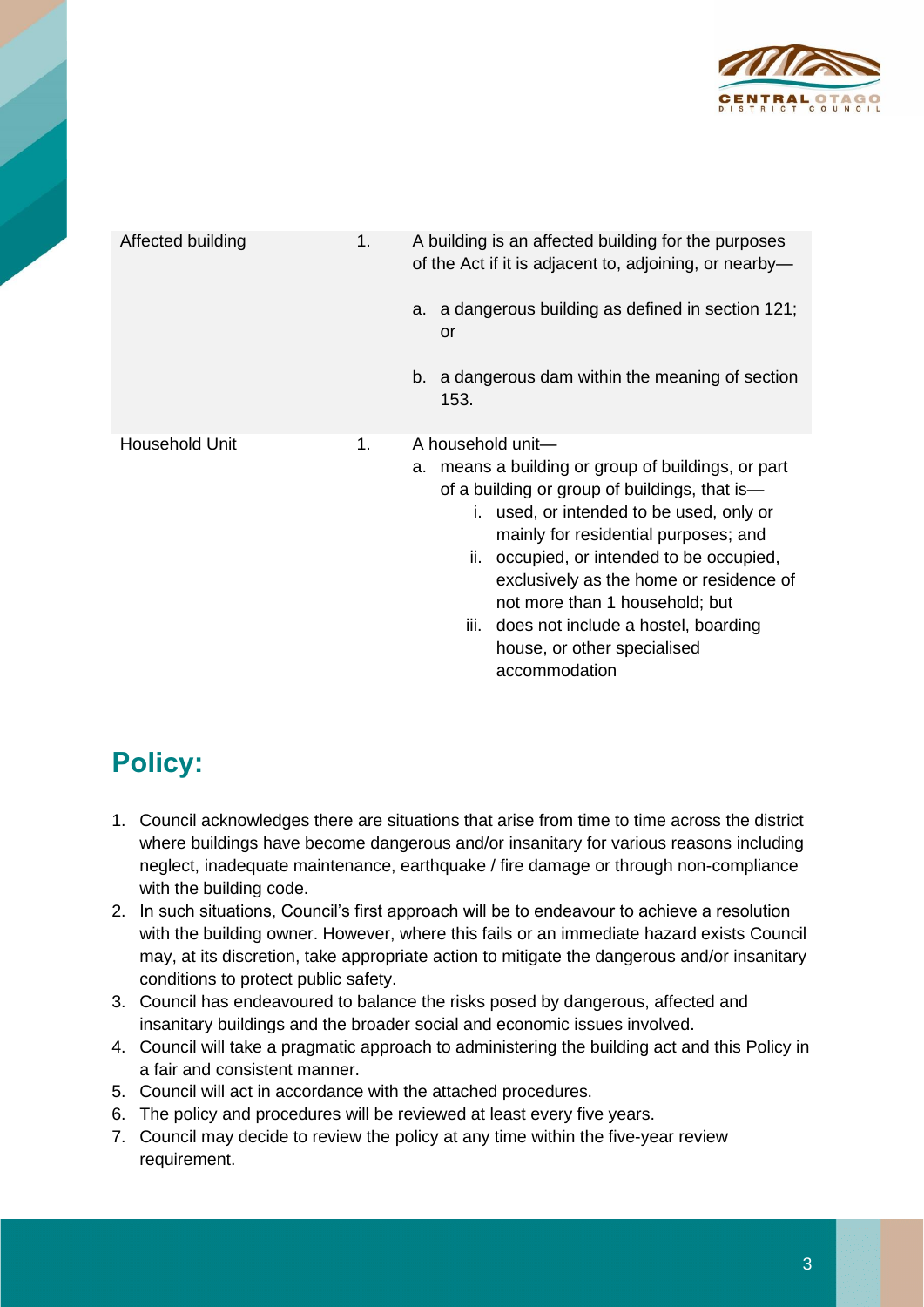

- 8. If, following the review, or at any other time, Council decides to amend or replace the policy it must do so by using the special consultative procedure in section 83 of the Local Government Act 2002.
- 9. The policy does not cease to have effect because it is due for review or is being reviewed.

### **Relevant legislation:**

- Local Government Act 2002
- Resource Management Act 1991
- Civil Defence Emergency Management Act 2002
- Heritage New Zealand Pouhere Taonga Act 2014
- Protection of Personal and Property Rights Act 1988
- Health Act 1956
- Mental Health Act 1992

### **Related documents:**

The Policy supports the following Community Outcomes from the [Long-term Plan:](https://www.codc.govt.nz/repository/libraries/id:2apsqkk8g1cxbyoqohn0/hierarchy/sitecollectiondocuments/plans/long-term-plan/LTP%202021-2031.pdf)



**Connected Community** 



Toitü te Whenua Sustainable Environment



**Thriving Economy** 

The Policy supports the following:

- Strategic Priorities
	- o Maximising opportunities to develop a vibrant, prosperous and sustainable 21st century region.
	- o Informed and proactive approaches to natural hazard risks.
- Central Otago District Plan
	- o Heritage objectives, policies and rules.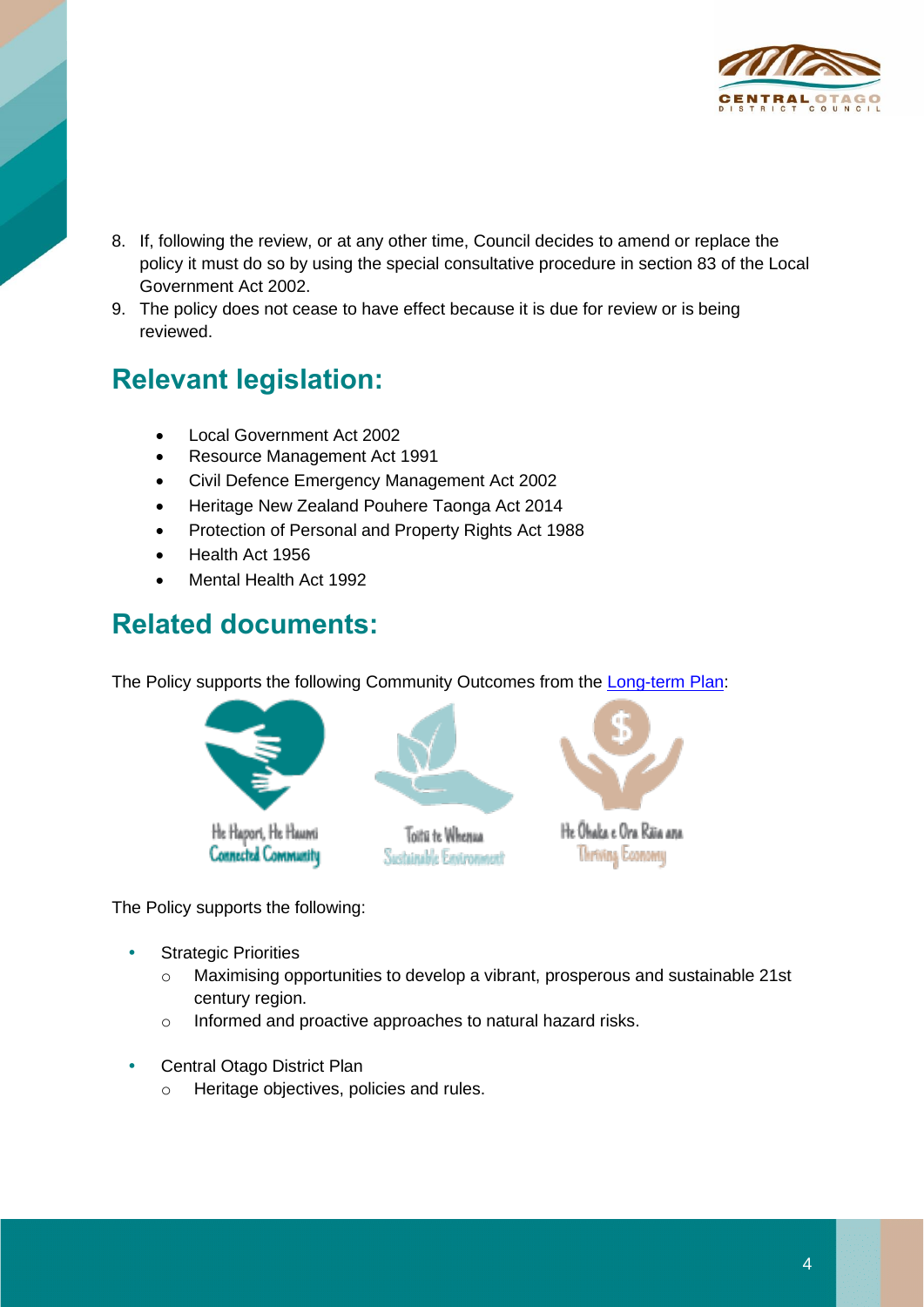

# **Appendix One: Dangerous and Insanitary Building Procedure**

### **Council's role**

- 1.1. A building may become dangerous, affected or insanitary due to a number of reasons, such as unauthorised alterations being made, fire, natural disaster or other external factors, or as a result of its use by an occupant.
- 1.2. When Council becomes aware that a building may be dangerous, affected or insanitary, it will investigate and determine whether the building is dangerous, affected or insanitary.
- 1.3. If a building is found to be dangerous, affected or insanitary, Council will work with the building owner(s) to remedy the building, and if necessary, use powers it has available, to ensure appropriate action is taken to make the building, its occupants and the public safe.

### **Working with other agencies**

2.1 Council will work with Heritage New Zealand Pouhere Taonga, Fire and Emergency New Zealand, the New Zealand Police and other relevant agencies to achieve the purpose of the Building Act as outlined in section 9.2.

### **Approach to identifying dangerous, affected or insanitary buildings**

- 3.1 Council will not actively inspect all buildings within the district but may from time to time undertake proactive inspections on possible dangerous, affected or insanitary buildings.
- 3.2 On receiving information or a complaint regarding a possible dangerous, affected or insanitary building, Council will investigate to determine the extent of any potential issues.

### **Heritage buildings**

- 4.1 The Policy applies to heritage buildings in the same way it applies to all other buildings. Where Council is assessing a building that is listed on the New Zealand Heritage List/Rārangi Kōrero Council will seek advice from Heritage New Zealand Pouhere Taonga where practicable.
- 4.2 When considering heritage buildings under the Policy, account will be taken of:
	- 4.2.1 the importance of recognising any special traditional or cultural aspects of the intended use of the building;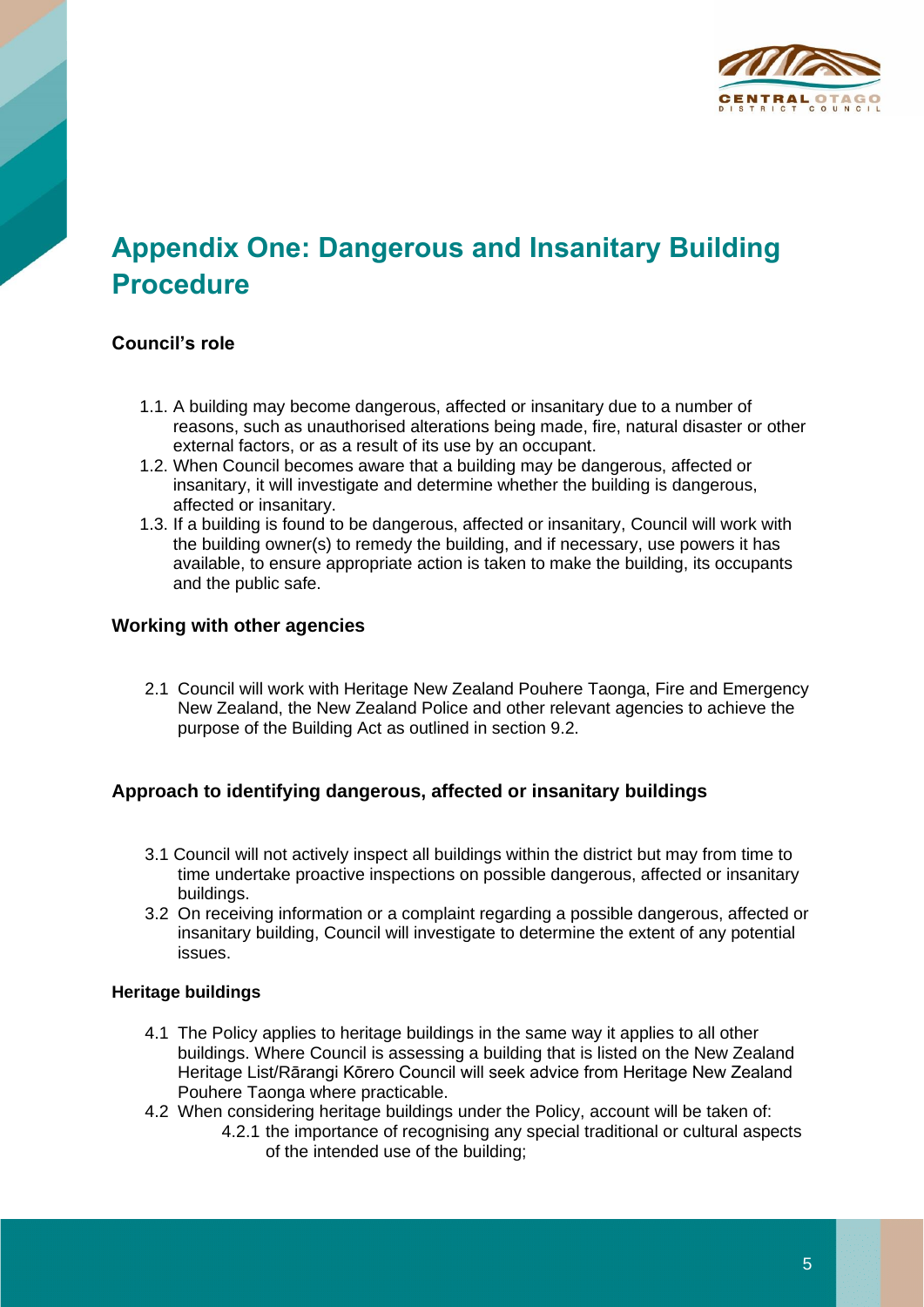

- 4.2.2 the need to facilitate the preservation and ongoing use of buildings and areas of significant cultural, historical, or heritage value;
- 4.2.3 the circumstances of each owner and each building, including whether the building has undergone any recent building work.
- 4.3 When considering what action to take with a listed or scheduled heritage building that is deemed dangerous or insanitary, Council will take into account the heritage values of the building in determining possible courses of action and seek to avoid demolition wherever possible. Suitably qualified professionals with heritage expertise will be engaged where necessary to advise and recommend on possible actions.

#### **Costs**

- 5.1 Council may issue a notice under Section 124(2)(c) of the Building Act requiring work to be carried out on a dangerous or insanitary building to reduce or remove the danger, or to prevent the building from remaining insanitary.
- 5.1 If work required under such a notice issued is not completed or proceeding with reasonable speed, Council may use its powers under Section 126 of the Building Act and apply to the District Court to gain authorisation to carry out the building work required in the notice.
- 5.2 Where Council carries out building work, under Section 126 of the Act or under a warrant issued under Section 129, it is entitled to recover costs associated with that work from the building owner.

### **6 Disputes**

- 6.1 If a building owner disputes a Council decision, or proposed action, relating to the exercise of Council's powers under sections 124 or 129 of the Building Act, the owner may apply for a determination from the Chief Executive of the Ministry of Building, Innovation and Employment, as set out in the Building Act.
- 6.2 Such a determination is binding on all parties.

#### **7 Information disclosure**

- 7.1 The Local Government Official Information and Meetings Act 1987 (section 44A) requires Council to include information concerning any consent, certificate, notice, order, or requisition affecting the land or any building on the land previously issued by the territorial authority on the Land Information Memorandum (LIM) for a property.
- 7.2 Council will include information relating to notices that have been issued by Council regarding dangerous and insanitary conditions or affected building status that are not resolved.